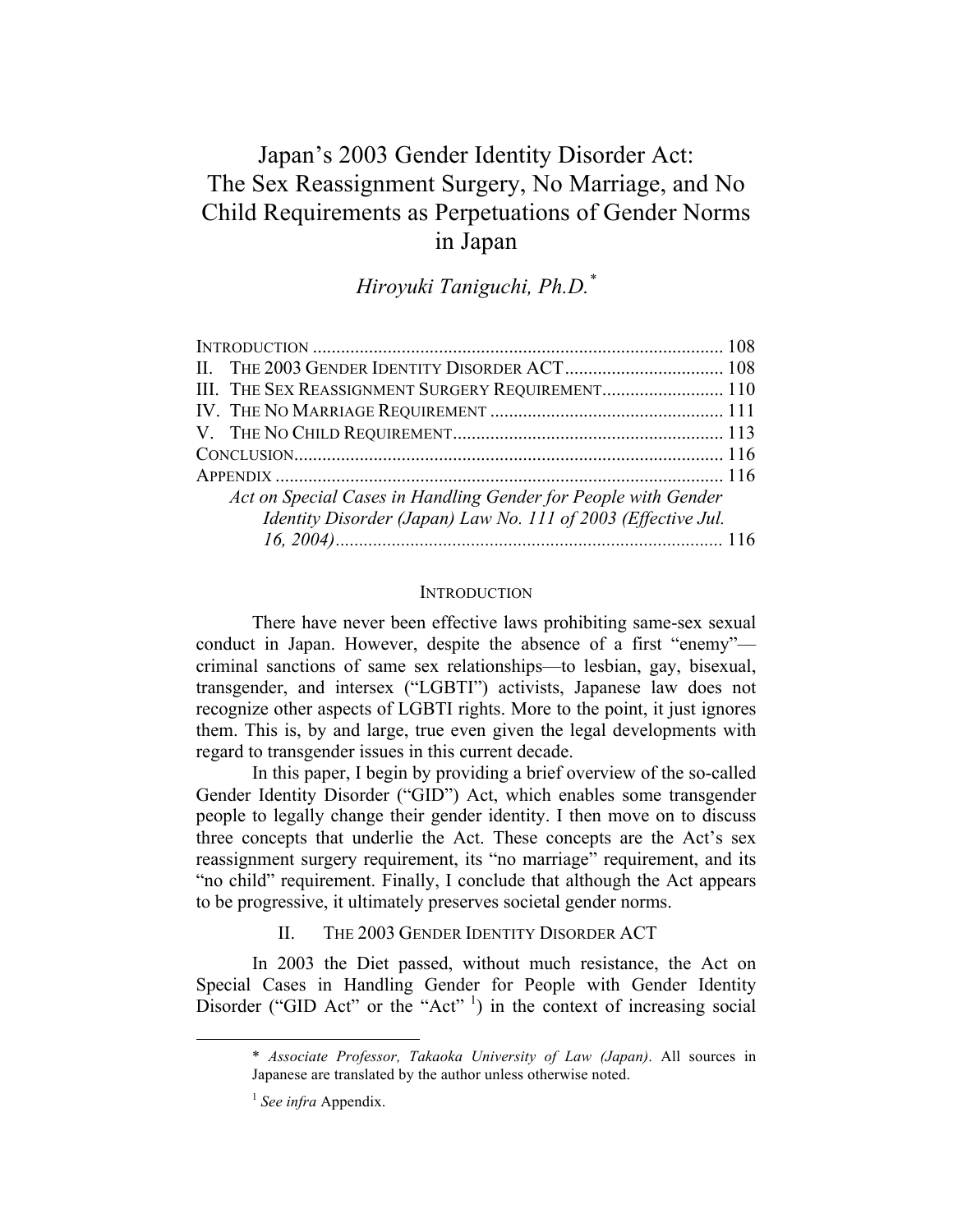awareness of transgender issues<sup>2</sup> and with no additional changes to the existing legal system.<sup>3</sup> This Act allows an individual with GID to legally change their gender in the family registry.<sup>4</sup> An individual with GID is someone who (a) has a defined biological sex, (b) has a persistent conviction that he or she psychologically belongs to the opposite sex, (c) has the will to make himself or herself physically and socially conform with the opposite sex, and (d) has been diagnosed as having GID by two or more physicians. <sup>5</sup> This was a groundbreaking act in that it was the first time GID had been introduced into Japanese law.

In addition to defining GID, the Act also provides five legal conditions that need to be satisfied in order for an individual to legally change their gender. An applicant must be (1) over twenty years old, (2) unmarried at the time he or she wishes to legally change his or her gender, (3) have no children, (4) be deprived of their reproductive organs or reproductive ability, and (5) have external genital organs similar to other members of the sex to which the applicant wishes to be assigned.<sup>6</sup> In 2008, the Diet changed the third condition from "have no children" to "have no

<sup>4</sup> Sei Dōitsusei Shōgaisha no Seibetsu no Toriatsukai no Tokurei ni Kansuru Hōritsu [Act on Special Cases in Handling Gender for People with Gender Identity Disorder], Law No. 111 of 2003, art. 4, para. 1 (Japan) [hereinafter Gender Identity Disorder Act]; *see infra* Appendix.

 $<sup>5</sup>$  Gender Identity Disorder Act, art. 2. By virtue of requiring that a person with</sup> GID have a "defined biological sex," the Act seems to exclude individuals who are intersex or who have been diagnosed with having Disorder of Sex Development ("DSD"). *See id. art. 2(a).* DSD is defined as "when a less common path of sex development is taken" from that of your average boy or girl. CONSORTIUM ON THE MANAGEMENT OF DISORDERS FOR SEX DEVELOPMENT, HANDBOOK FOR PARENTS (2008), *available at* http://www.accordalliance.org/dsdguidelines/parents.pdf. DSD is the condition formally, but still commonly, known as "intersex," "hermaphroditism," or "pseudo hermaphroditism." Univ. of Mich. Health Sys., *Disorders of Sex Development ("DSD") Resources*, YOURCHILD DEVELOPMENT AND BEHAVIOR RESOURCES, http://www.med.umich.edu/yourchild/topics/dsd.htm (last visited Jan. 10, 2013).

<sup>6</sup> Gender Identity Disorder Act, art. 3, para. 1; *see infra* Appendix. Judicial review by the Tokyo High Court and a subsequent Supreme Court Decision in 2005 determined the Act to be constitutional with regard to the provision that required applicants to have no children. KAISETSU: SEI DŌITSUSEI SHŌGAI SEIBETSU TORIATSUKAI TOKUREI HOU (Chieko Nohno ed., 2004) [COMMENTARY ON THE EXCEPTIONAL TREATMENT ACT FOR PEOPLE WITH GID] 258-65 (2004) (*citing* Tōkyō Kōtō Saibansho [Tōkyō High Ct.], Mar. 27, 2003, Hei 15 (Ra) no. 94; Saikō Saibansho [Sup. Ct.], May 23, 2003, Hei 15 (Ku) no. 409) (both unpublished decisions).

 <sup>2</sup> Koichi Taniguchi, *Sei Dōitsusei Shōgaisha no Seibetsu no Toriatsukai no Tokurei ni Kansuru Houritsu no Rippō Katei ni Kansuru Ichi Kōsatsu [A Study on Legislative Process of the Exceptional Treatment Act for People with GID]*, 2003 HOUTESTUGAKU NENPŌ [ANNUAL OF LEGAL PHILOSOPHY] 214 (2003).

<sup>3</sup> Emiko Saito, *Sei to Kazoku no Tayōka to Jikokettei [Divergence of Gender and Family, and Self-Determination],* in KENPOU DOTTO KOMU [CONSTITUTION.COM] 112, 117 (Shusuke Osawa et. al. eds., 2009).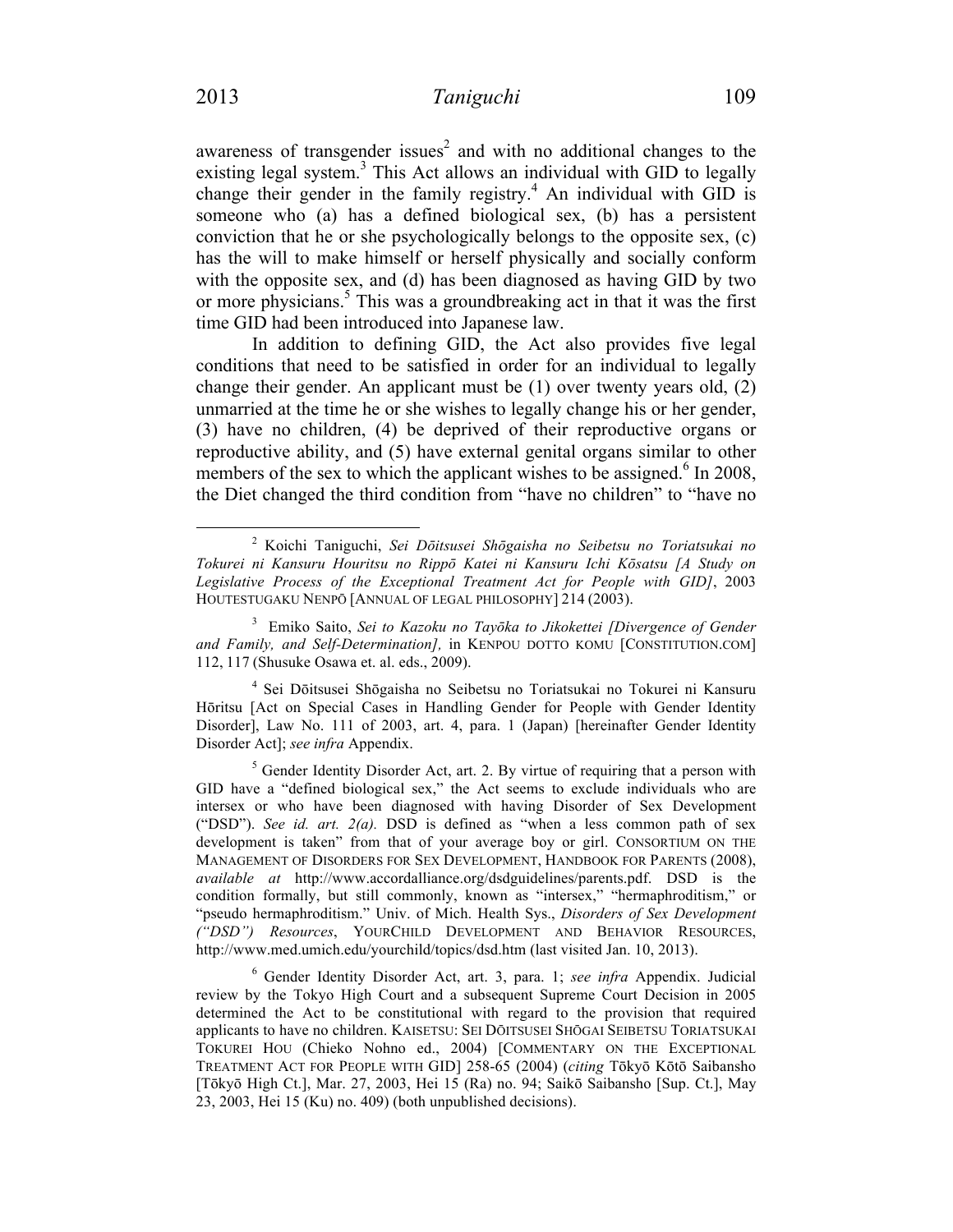*minor* children."<sup>7</sup> From the point at which an applicant fulfills these conditions and the Family Court has recognized his or her legal change in gender, he or she is considered to be legally his or her new sex with respect to the application of the Civil Code and other laws and ordinances. <sup>8</sup> As of the end of 2011, there were 2,847 individuals who have changed their legal gender since the enforcement of the Act.<sup>9</sup> This is a relatively small number compared to the estimated number of 7,000 to 10,000 people with GID in Japan. 10

Having provided an introduction to the Act, I next turn to discuss the sex reassignment surgery requirement, the no marriage requirement, and the no child requirement under Article 3.<sup>11</sup>

### III. THE SEX REASSIGNMENT SURGERY REQUIREMENT

In addition to defining an individual with GID, the Act essentially requires that an individual have sex reassignment surgery. Under Article 3(iv) the Act requires the removal of the gonads or gonadal function and, under Article  $3(v)$ , the Act requires the addition of external sexual organs that resemble those of the opposite biological sex.<sup>12</sup> Given these requirements, the ability to change one's gender legally is limited to those who have undergone sex reassignment surgery.

This sex reassignment surgery requirement is quite different from the Guidelines for Diagnosis and Treatment Concerning Gender Identity Disorder ("GID Guidelines"), $^{13}$  which are used by medical professionals

<sup>10</sup> SEI DŌITSUSEI SHŌGAI TO KOSEKI [GENDER IDENTITY DISORDER AND THE FAMILY REGISTRY] 70-73, 97 (Katsuki Harima et. al eds, 2007). Around 5,000 people with GID have visited medical offices in Japan. *Id.* at 97. However, the author of this essay takes into account the people with GID who do not or cannot visit a medical clinic and estimates the total number of individuals with GID to be between 7,000 to 10,000 people.

<sup>11</sup> *See* Hiroyuki Taniguchi, *Tokurei Hou no Sai Hyōka [Review of GID Act in Japan], in* SEI DŌITSUSEI SHŌGAI: JENDĀ, IRYŌ, TOKUREI HOU [GENDER IDENTITY DISORDER: GENDER, MEDICINE, AND LAW] 249-72 (Hitoshi Ishida ed., 2008).

<sup>12</sup> Gender Identity Act, art. 3; *see infra* Appendix.

<sup>13</sup> The Japanese Soc'y of Psychiatry and Neurology, SEI DŌITSUSEI SHŌGAI NI KANSURU SINDAN TO CHIRYŌ NO GAIDORAIN [THE GUIDELINES FOR DIAGNOSIS AND TREATMENT CONCERNING GENDER IDENTITY DISORDER] (3d ed. Jan. 21, 2007), *available at* http://www.jspn.or.jp/ktj/ktj\_k/gid\_guideline/gid\_guideline\_no3.pdf.

 <sup>7</sup> Sei Dōitsusei Shōgaisha no Seibetsu no Toriatsukai no Tokurei ni Kansuru Houritsu no Ichibu wo Kaisei suru Houritsu [Partial Amendment to the GID Act] Law No.70 of 2008 (Japan).

<sup>8</sup> Gender Identity Disorder Act, art. 4, para. 1; *see infra* Appendix.

<sup>9</sup> NIHON SEI DŌITSUSEI SHŌGAI TO TOMO NI IKIRU HITOBITO NO KAI [JAPAN ASS'N OF PEOPLE LIVING WITH GENDER IDENTITY DISORDER], *Sei Dōitsusei Shōgai Tokurei Hou ni Yoru Seibetsu Kōsei Sū no Sui'i [Statistical Developments Regarding the Number of People Who Correct Their Gender in Accordance with the GID Act],* http://gid.jp/html/GID\_law/index.html (last visited Nov. 23, 2012).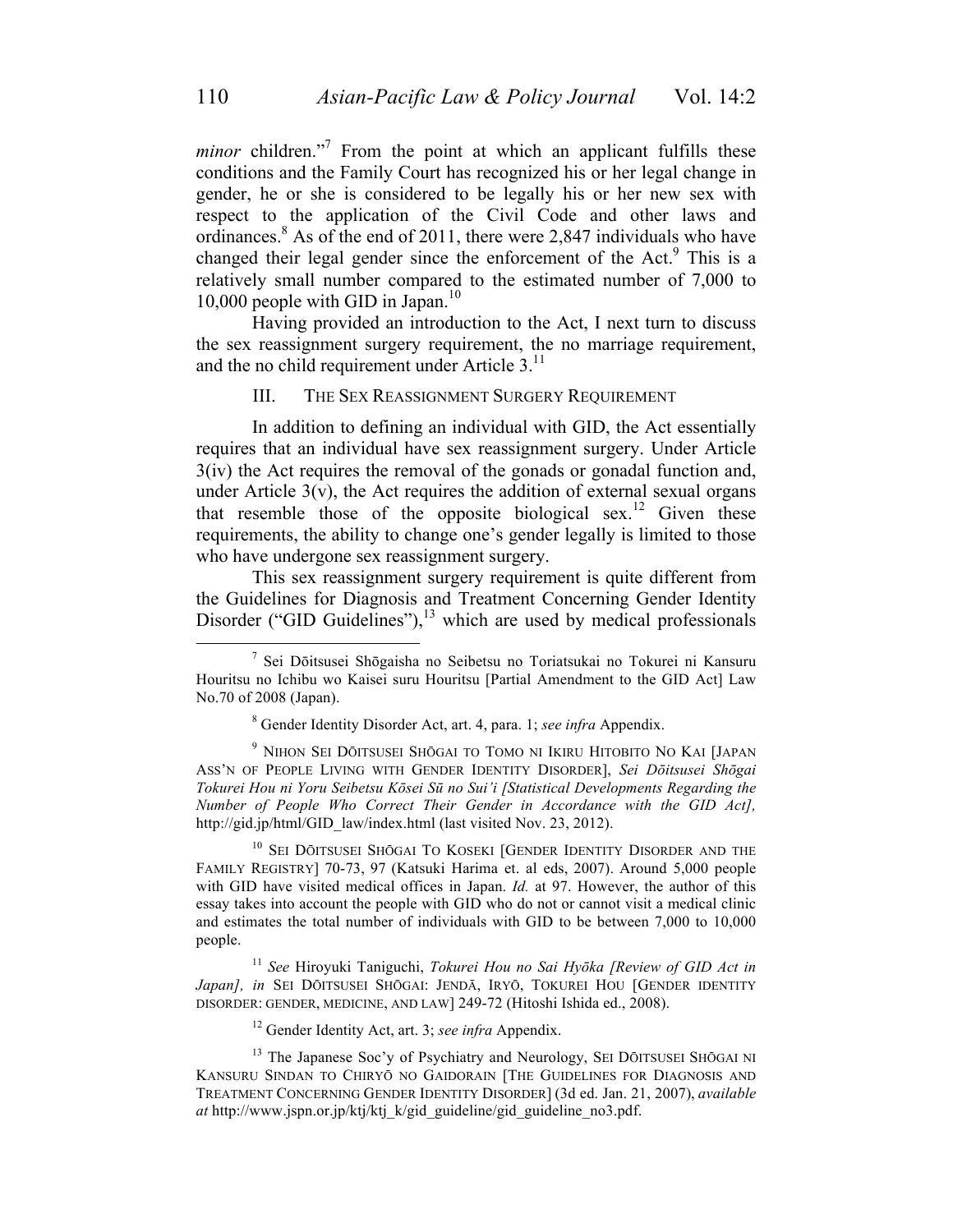when they diagnose gender identity disorder and when they provide consultation over the method of treatment. The GID Guidelines require that medical professionals must be well aware of and have respect for the self-determination of individuals with GID when discussing possible approaches to treatment.<sup>14</sup> These guidelines support openness to a variety of treatments, such as hormone therapy, the removal of breasts (in the case of female-to-male transgender individuals), sex reassignment surgery, and the formation of genital organs, in accordance with the desires and the choices of the individuals concerned.<sup>15</sup>

This "à la carte" treatment never compels sex reassignment surgery or the reformation of genital organs, but instead respects the individuality and self-determination of each individual with GID. However, should an individual choose to undergo sex reassignment surgery or reform their genital organs, it is very difficult to actually do so. There are only a few medical institutions that provide sex reassignment surgery in Japan and, what is worse, treatment of GID, including sex reassignment surgery, is not covered by public health insurance.<sup>16</sup> As a result, to meet the requirements to legally change one's gender as imposed by the Act requires that an individual not only go to a certain facilities to undergo surgery, but also requires that they have enough money to pay for the surgery. A better approach would be to lower the Act's requirement threshold, to have the Act respect individuality and self-determination as the GID Guidelines do, and to allow an individual to legally change his or her gender without surgery. As it stands, the Act reinforces gender binary not only in social contexts, but also at the physical level by requiring surgical intervention when it is not medically necessary.  $\frac{1}{1}$ 

# IV. THE NO MARRIAGE REQUIREMENT

In addition to the sex reassignment surgery, Article 3(ii) of the Act requires that individuals be unmarried at the time they seek to legally change their gender.<sup>18</sup> This no marriage requirement was included to ensure that the Act conformed to Japanese family law, which limits marriage to heterosexual couples. In the event that an individual is married

 <sup>14</sup> *Id.* at 8.

 $^{15}$  *Id*.

<sup>&</sup>lt;sup>16</sup> Aki Nomiya et. al. eds., SEI DŌITSUSEI SHŌGAI TTE NANI [WHAT IS GENDER IDENTITY DISORDER?] 79 (2011).

<sup>&</sup>lt;sup>17</sup> The word "gender binary" can be replaced by "gender dichotomy" in this article. The GID Act seems to indirectly stipulate that there is a two-gender norm and that each gender has certain physical and biological characteristics (i.e. men should have male sexual organs and women should have female sexual organs). The physical and biological characteristics of each gender had not previously been defined in a legal context.

<sup>18</sup> Gender Identity Act, art. 3, para 2; *see infra* Appendix.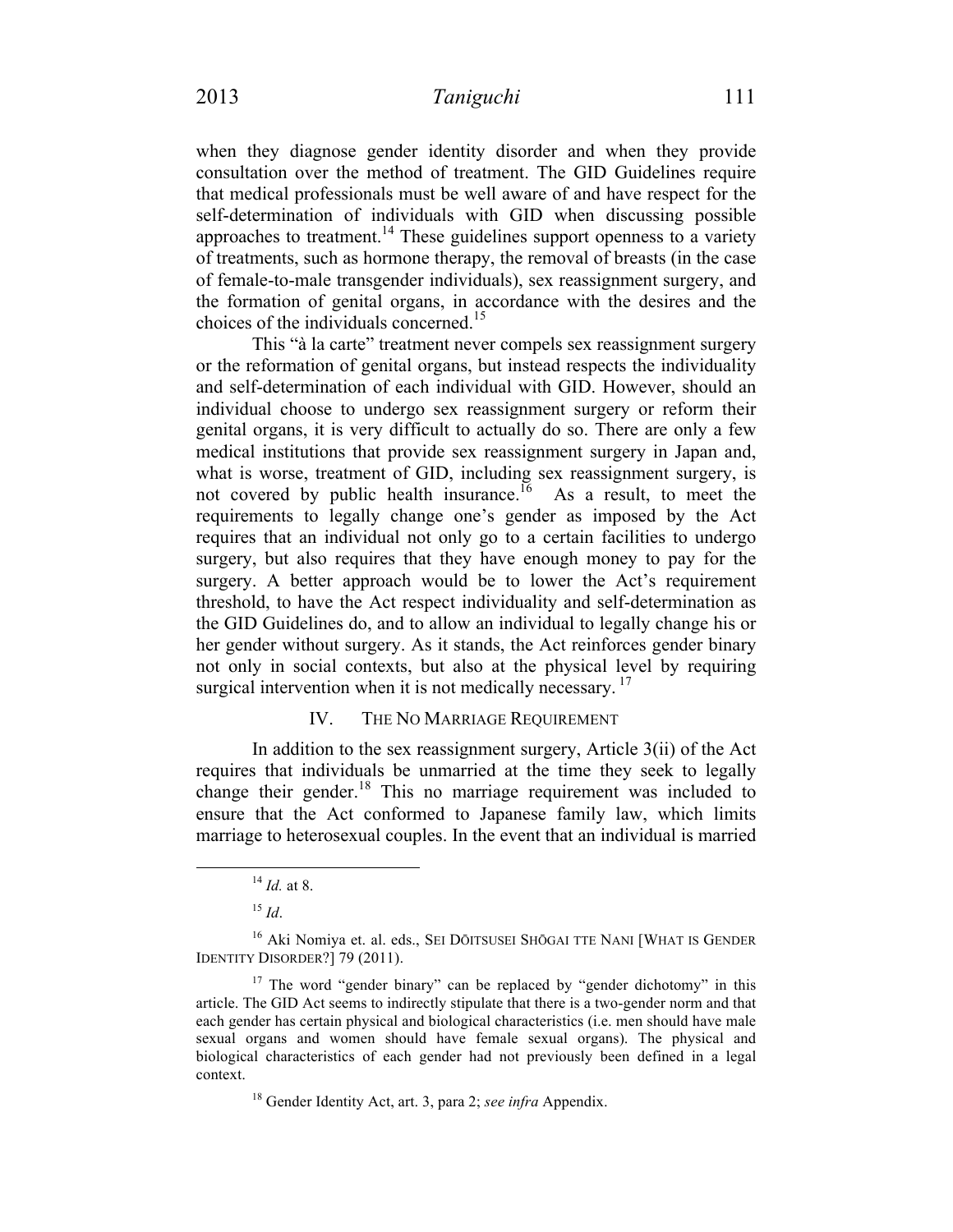when he or she legally changes his or her sex to that of his or her spouse, the marriage that would emerge would be a same-sex marriage. This marriage would be in violation of Japanese family law.<sup>19</sup>

The sexual orientation of an individual is determined in part on that individual's gender identity. <sup>20</sup> However, an individual may not be sexually orientated towards the opposite sex of his or her gender identity, as would be expected. An individual with GID could be sexually oriented towards individuals of the opposite sex, the same sex, or towards individuals of either sex. For instance, a female-to-male transgender can choose a female partner, a male partner, a female-to-male partner, or a male-to-female partner. Fortunately, the GID Guidelines described previously are not concerned with the sexual orientation of clients when  $\frac{1}{2}$  diagnosing GID.<sup>21</sup> An individual's sexual orientation and his or her gender identity are considered to be different dimensions of that individual's sexuality. As a result, when an individual's gender is changed legally and/or the individual's gender presentation is taken into account, that individual's physical presentation in a relationship may or may not represent his or her legal gender, creating diversity in relationships.

However, the Act is only concerned with the individual's legal gender identity when it comes to marriage. That is, a man with GID who presents as a woman, but cannot legally change his gender, can be legally married to a woman, but a woman with GID who has legally changed her gender to and presents as a man cannot be legally married to a women. As a result, if a person wishes to change his or her legal gender, and he or she is married, that person must file for divorce to fulfill the conditions of the Act.<sup>22</sup> This could force couples to divorce when they want to stay married<sup>23</sup> by forcing them to choose between preserving their marriage or

<sup>22</sup> GID Act, art. 3, para. 2; *see infra* Appendix.

 $23$  Article 24 of the Japanese constitution clearly provides that every individual has the free and equal consent to marry:

(1) Marriage shall be based only on the mutual consent of both sexes and it shall be maintained through mutual cooperation with the equal rights of husband and wife as a basis.

(2) With regard to choice of spouse, property rights, inheritance, choice of domicile, divorce and other matters pertaining to marriage and the family, laws shall be enacted from the standpoint of individual dignity and the essential equality of the sexes.

NIHONKOKU KENPŌ [KENPŌ] [CONSTITUTION], art. 24, para. 1, 2 (Japan), *available at*  http://www.kantei.go.jp/foreign/constitution\_and\_government\_of\_japan/constitu

 <sup>19</sup> Nohno, *supra* note 6, at 130.

<sup>20</sup> PĀTONĀSHIPPU SEIKATSU TO SEIDO [PARTNERSHIP, LIFE, AND SOCIAL SYSTEM] 86 (Ikuko Sugiura et. al. eds, 2007).

<sup>21</sup> Nomiya*, supra* note16, at 23-25.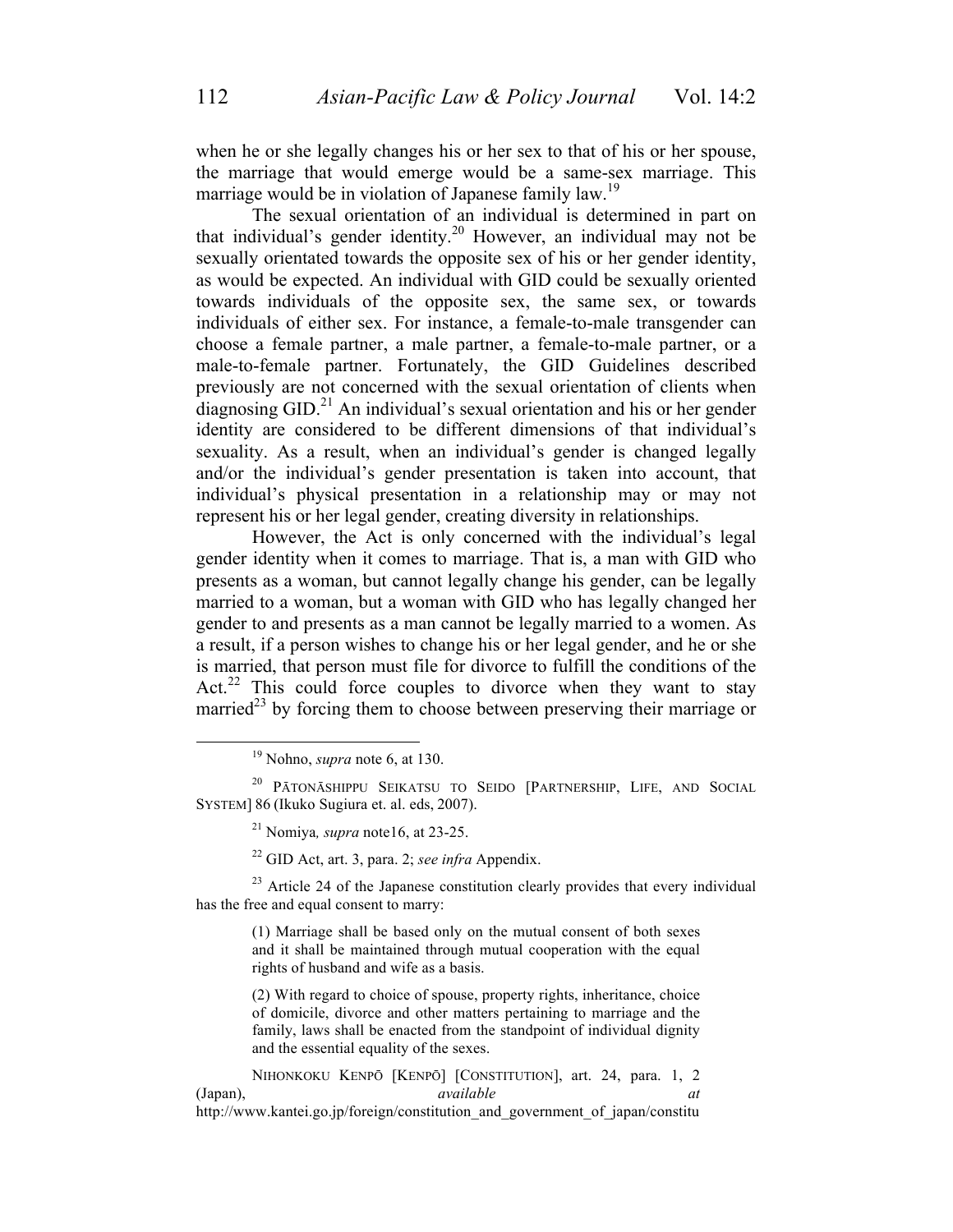fulfilling the needs of one spouse to legally change his or her gender. This fails to demonstrate respect for the dignity of the couple or for the individual spouse. In addition, this puts individuals with GID in the position of having to choose to either file a false (in their minds) notification for wanting a divorce and then divorce, or to give up his or her wish for social recognition through legally changing to his or her new gender.<sup>24</sup> This requirement also limits an individual's right to marry after they have changed their legal gender because that individual can only marry another individual of the opposite legal gender.<sup>25</sup> Finally when a person with GID wishes to have a legally recognized relationship with a person of different gender (ex: a man who presents as a woman and wants to be legally married to a man), the individual comes under pressure to "choose" surgical intervention even if the operation is medically unnecessary and/or the individual does not wish to undergo it.<sup>26</sup>

The requirement prohibiting individuals from being married at the time they seek to legally change their gender preserves heterosexual assumptions that marriage is between a man and a woman, regardless of the physical appearance of the couple and regardless of whether the couple wishes to divorce. The Act fails to make space for diversity in terms of composition of possible relationships and of the needs of the individuals concerned. Ultimately, this Act uses an outdated model of both gender and marriage that is not applicable in today's diverse Japan.

#### V. THE NO CHILD REQUIREMENT

Last, I would like to discuss the Act's no child requirement.<sup>27</sup> The Article 3(iii) no child requirement is intended to avoid disturbances in parent-child relationships and to protect the welfare of the child, which is that a child should live in a stable and economically-sound environment.<sup>28</sup> Critics target this requirement because Japan is the only country that has this requirement. Additionally, some argue that having a child should not

<sup>27</sup> Gender Identity Act, art. 3, para 3; *see infra* Appendix.

tion\_e.html.

<sup>24</sup> *See* Sachie Tsuruta, *Sei Dōitsusei Shōgai wo Kakaeru Hitobito no Kenkai (1) [Interview of People Living with Gender Identity Disorder (1)], in* SEI DŌITSUSEI SHŌGAI: JENDĀ, IRYŌ, TOKUREI HOU [GENDER IDENTITY DISORDER: GENDER, MEDICINE AND LAW] 249, 249-72 (Hitoshi Ishida ed., 2008).

<sup>&</sup>lt;sup>25</sup> Japanese law only recognizes marriage between one man and one women, both of whose gender must be registered in their family registry. *See* Sugiura, *supra* note 20, at 71-73.

<sup>26</sup> Hiroyuki Taniguchi, *Sei Dōitsusei Shōgai/Seibetsu Iwa wo Kakaeru Hitobito no Kazoku Keisei/Kazoku Seikatsu [Gender Identity Disorder/Gender Dysphoria and Rights to Found a Family and/or Respect for Family Life]*, 24 KAZOKU SHAKAI TO HOU [FAMILY LAW AND SOCIETY] 49, 49-63 (2011).

<sup>28</sup> Nohno, *supra* note 6, at 131.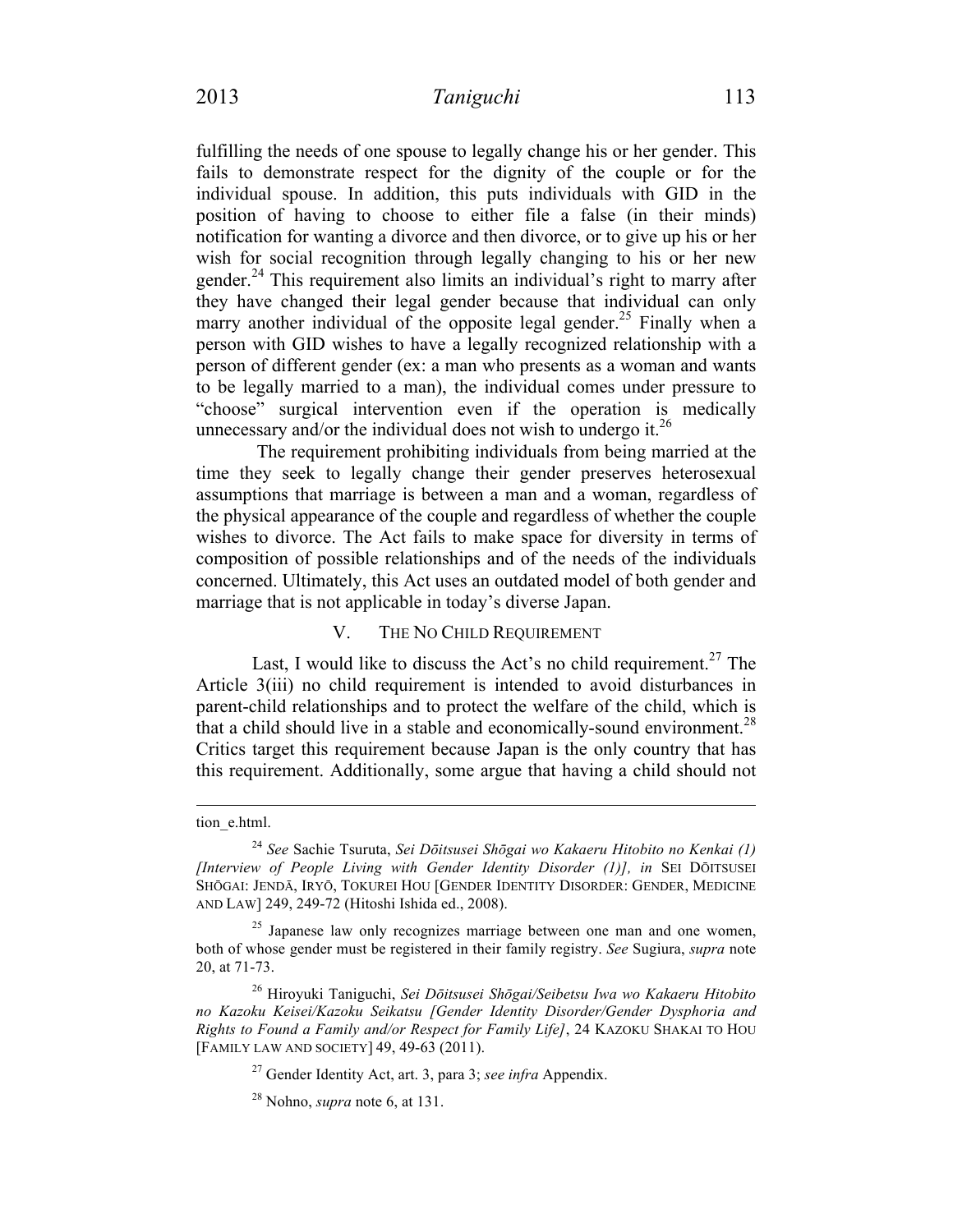be used to keep people with GID from fulfilling their right to legally change their gender. $^{29}$  Even after this requirement was revised to allow those who have no minor children to legally change their gender, the underlying purpose of the requirement is still to protect the welfare of minor children.

The no child requirement has been subject to specific criticisms, which revolve around two points.<sup>30</sup> First, an individual with children cannot change the fact that they have children by will or choice. The only way this fact could change is if the child or children unfortunately pass away or if the parent kills (!) their own child, neither of which is desirable. As a result, an individual with GID faces the option of having to wish their child's death—something many parents would have a difficult time doing—or wait until their children are no longer minors. In this case, a child who is aware of her or his parent's gender struggle may themselves suffer from the guilt of knowing that their existence prevents their parent from changing their legal gender.<sup>31</sup> The irony of this latter situation is that it is caused by a law that is intended to protect and promote child welfare.

Second, critics have criticized the uniform approach to this no child restriction.<sup>32</sup> Whether an individual with children can legally change his or her gender should be determined by the family, not by the government. The welfare of the child in these cases should be approached on a case-by-case basis.<sup>33</sup> Some children cannot accept a parent's gender change or may become confused as their parent transitions from one gender to the other. On the other hand, some children are able to easily accept their parent's gender transformation and will be comfortable with the gender transformation. The degree of acceptance differs in every parent-child relationship and may vary even within a single family.<sup>34</sup> In the GID Guidelines noted above, medical doctors carefully evaluate whether an individual is accepted by his or her family or how independent

 <sup>29</sup> *Id.* at 43.

<sup>30</sup> *See* Shuhei Ninomiya, *Koseki no Seibetsu Kisai no Teisei wa Kanou Ka (2): Tokurei Hou wo Yomu [Is it Possible to Correct of Record of One's Sex in the Family Registry? (2): Reviewing the GID Act]*, 559 KOSEKI JIHOU 2, 2-17 (2003).

<sup>31</sup> *See* Shuhei Ninomiya, *Sei Sōitsusei Shōgaisha no Seibetsu Toriatsukai no Henkou Mōshitate wo Kyakka Shita Jirei [A Case of Application Rejection for the Correction of One's Legal Gender because of Gender Identity Disorder]* 1204 HANREI TAIMUZU [HANTA] 49 (2006).

<sup>32</sup> *Id.*

<sup>33</sup> *See* Norio Higuchi, "*Kodomo no Kenri" Sichou no Tenkai [Development of the "Rights of the Child" Concept],* in KŌZA GENDAI KAZOKU HOU, VOL.3: OYAKO [FAMILY LAW: MODERN FAMILY LAW SERIES VOL.3] 86 (1992).

<sup>34</sup> *See* Katsuki Harima and Saeko Soma, SEI DŌITSUSEI SHŌGAI 30 NIN NO KAMINGU AUTO [THE COMING OUT OF 30 PEOPLE WITH GENDER IDENTITY DISORDER]  $(2004)$ .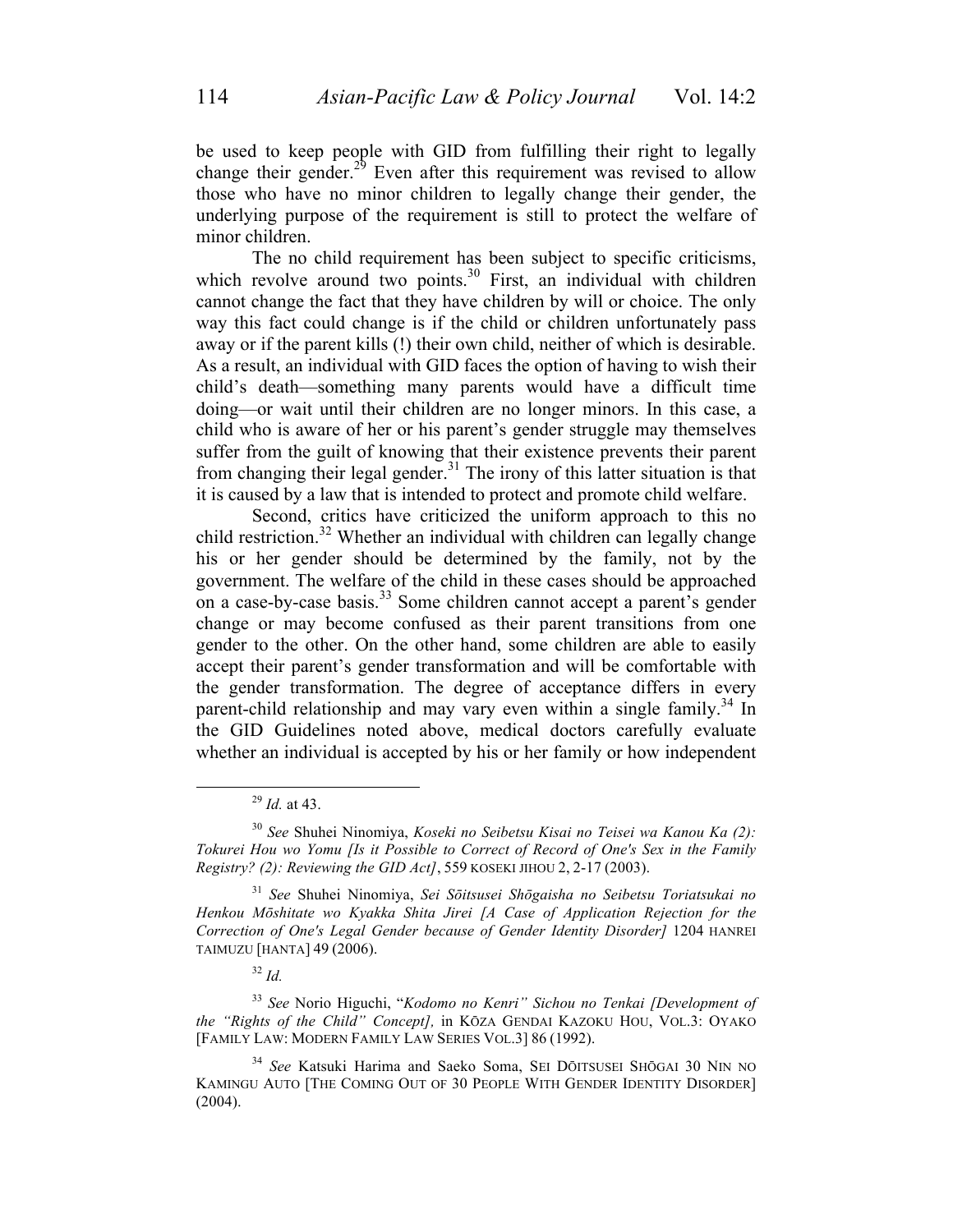the individual is from his or her family when considering which GID treatment to suggest. $35$  This approach should also extend to an individual's decision to legally change his or her gender. That is, the parent-child relationship should be handled by the family themselves, and this relationship should not be used as a reason to uniformly apply a no child requirement under the Act. $36$ 

Moreover, the no child requirement seems to be based on the assumption that having transgender parents is, in and of itself, a negative factor for children.<sup>37</sup> This assumption represents a kind of revulsion, or transphobia, of transgendered individuals. It additionally seems to reinforce the idea that children should be raised in households in which parents conform to their biological genders, or at least, children should live apart from transgender individuals.<sup>38</sup> If a child faces bullying at school due to having a transgender parent, the cause should not be seen to be the transgender parent, but rather that society itself is intolerant to gender transition. In addition, the no child requirement seems to be based on the assumption that a child has two parents, one taking on a female role and the other taking on a male role, and that, that is conducive to child welfare.<sup>39</sup>

Ultimately, the no child requirement ignores the reality of families with transgender members. Although the law was ostensibly written to recognize the transgendered condition, the no child requirement is based on negative and stereotypical attitudes toward transgender people. As a result, it does not ease the process of those who wish to legally change their gender, and in some cases, has the same effect on those around them, including the very children this section of the Act is intended to protect.

 <sup>35</sup> Japanese Society of Psychiatry and Neurology, *supra* note 13, at 11, 14, 18, 20.

<sup>36</sup> Saito, *supra* note 3, at 112.

 $37$  The child welfare aspect of the no child requirement is not based on any evidence or statistical data that indicates the negative effect on a child growing up in a transgendered home, as this data does not exist. From the author's perspective and experience, the child welfare aspect of the no child requirement seems to be based on the general sentiment or feelings of those who are not accustomed to or who do not understand the GID.

<sup>38</sup> Hiroyuki Taniguchi, *Tokurei Hou no Sai Hyōka [Review of GID Act in Japan] in* SEI DŌITSUSEI SHŌGAI: JENDĀ, IRYŌ, TOKUREI HOU [GENDER IDENTITY DISORDER: GENDER, MEDICINE, AND LAW] 249, 268 (Hitoshi Ishida ed., 2008)).

<sup>39</sup> *See* Masayuki Tanamura, *Tayōka suru Kazoku to Houteki Kadai [Divergence of Family and Legal Agenda]*, 24 KAZOKU SHAKAI TO HOU [FAMILY LAW AND SOCIETY] 14, 14-19 (2011). This very same child welfare assumption lies behind discrimination against single parents and negative attitudes toward divorce in Japan. *Id.*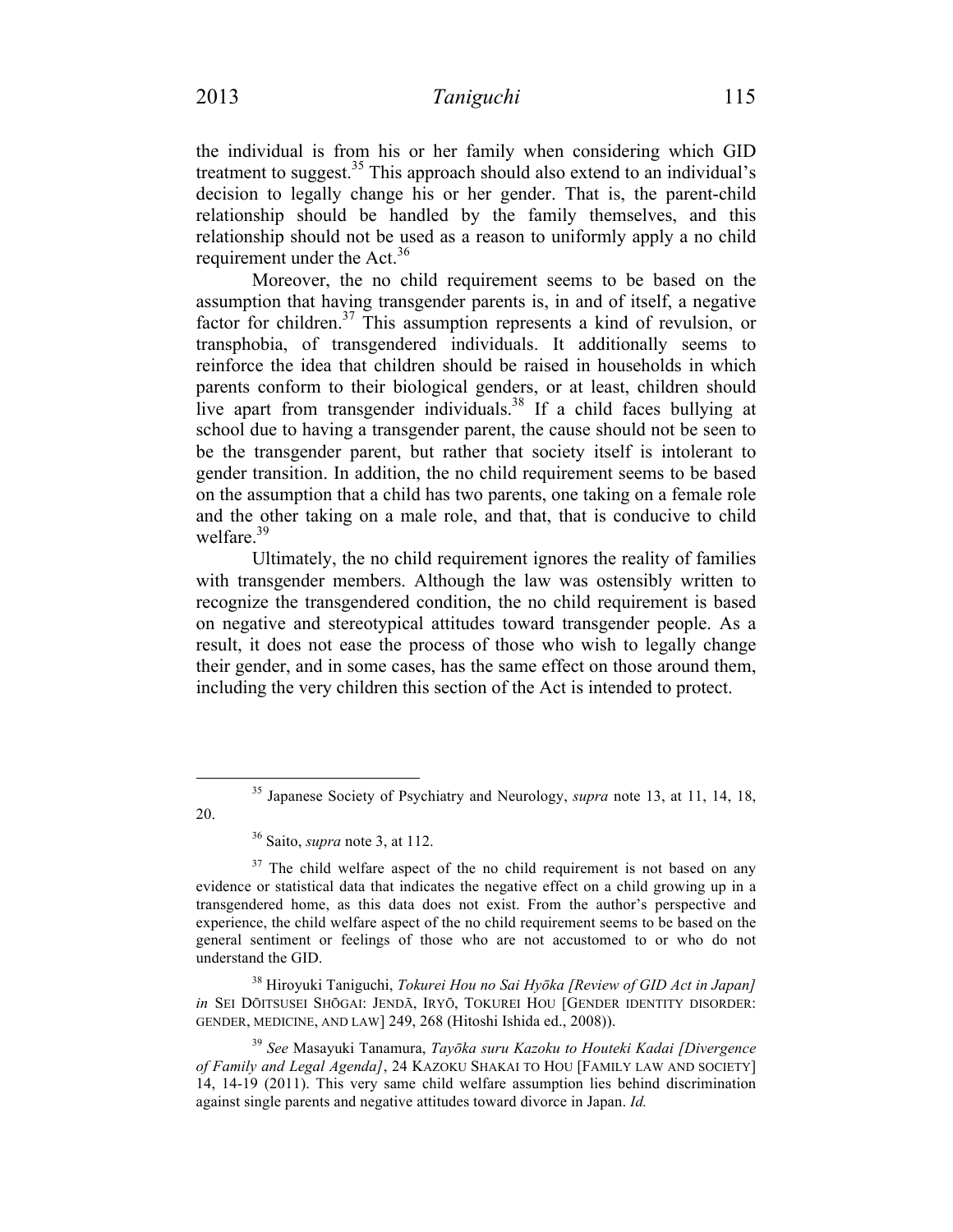#### **CONCLUSION**

The value of this Act for those with GID or who otherwise feel uneasy with their own biologically- and socially-assigned gender can hardly be overestimated. Though this essay takes a critical stance toward the GID Act, I do not wish to imply that the Act is worthless. The Act appears to have helped improve the quality of life for many transgender people living in Japan<sup>40</sup> and the term "GID" has received wide societal recognition as a result of this Act. However, the Act is only a starting point, not an ending point, to recognizing one's gender identity. Unfortunately, the enactment of this law does not mean that everyone now accepts transgendered persons. In some cases, this Act has had a secondary effect whereby an individual who changes their legal gender is seen as a "true" transgender and is entitled to be treated as their newly acquired legal gender. However, in the case where an individual has not changed his or her gender, that individual's gender presentation may be deemed to be false, and he or she may not be treated according to the gender in which he or she believes him or herself to be. Regardless of how progressive the Act seems to be, it was enacted without any fundamental change to the existing legal system,  $41$  placing it upon outdated gender norms. As a result, without a systematic reform of the Japanese legal system to better recognize and support transgender people, the Act will never meet its full progressive potential.

#### APPENDIX

### *Act on Special Cases in Handling Gender for People with Gender Identity Disorder (Japan) Law No. 111 of 2003 (Effective Jul. 16, 2004)42*

### Article 1: Purpose

This Act provides the statutory handling of special cases for people with Gender Identity Disorder.

#### Article 2: Definition

In this Act, "Gender Identity Disorder" means a person, despite his/her biological sex being clear, who continually maintains a psychological identity with an alternative gender (hereinafter, "alternative gender"), who holds the intention to physically and socially conform to an

 <sup>40</sup> *See generally* Aya Kamikawa, KAETE IKU YŪKI [COURAGE FOR CHANGE] (2007).

<sup>41</sup> Saito, *supra* note 3, at 117.

<sup>42</sup> Chiaki Ota, Trans., *Act on Special Cases in Handling Gender in People with Gender Identity Disorder (Japan) Law No. 111 of 2003 (Effective Jul. 16, 2004)* 14 ASIAN-PAC. L. & POL'Y J. 203 (2012), *available at*  http://blog.hawaii.edu/aplpj/files/2013/01/APLPJ\_14.1\_Ota\_vFINAL.pdf.